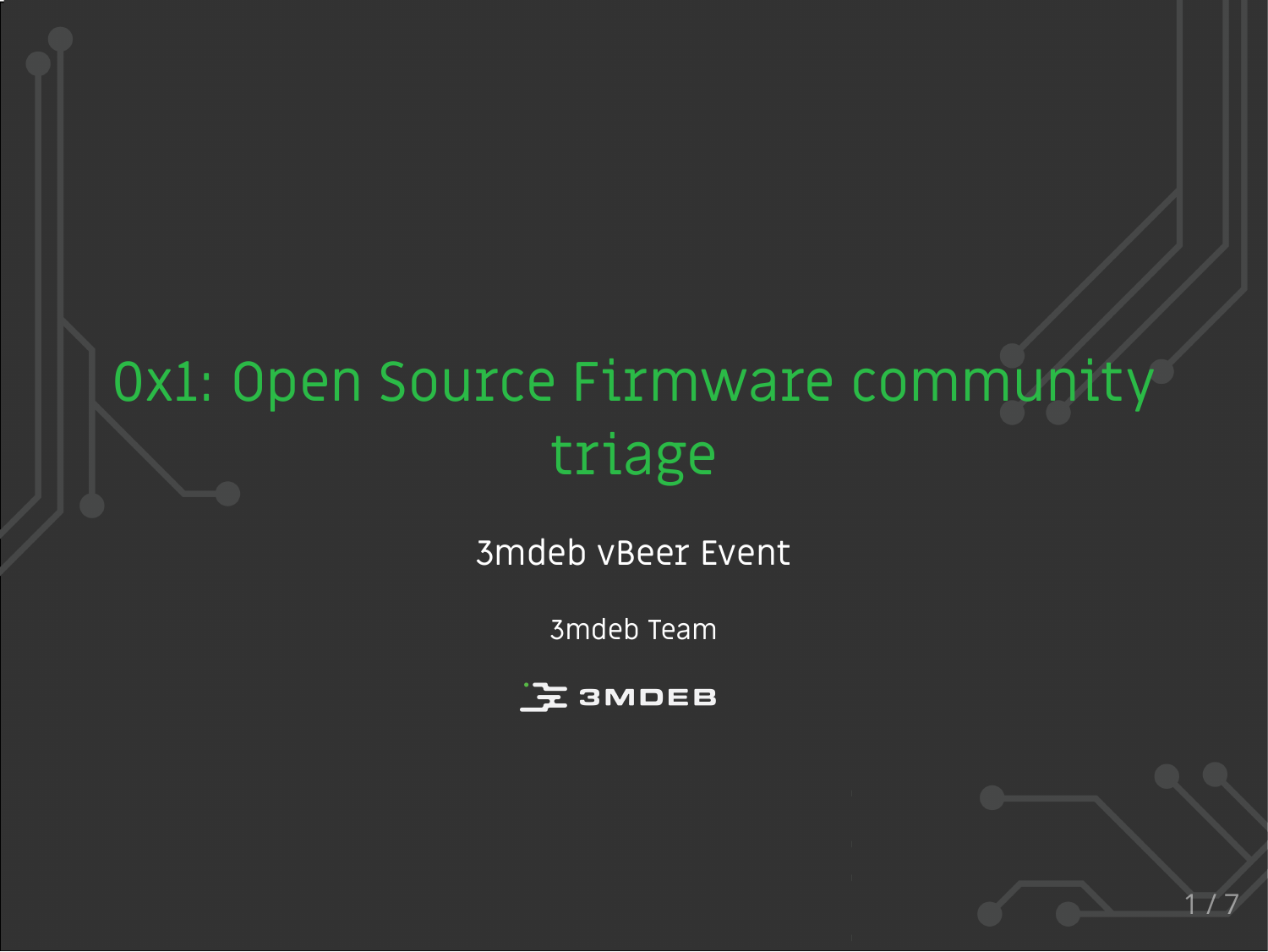## **Z3MDEB**

## Topics

- How hard would be to have coreboot on modern device?  $\bullet$
- OSF vision vs reality  $\bullet$
- Are True Open Source™ even possible in today's reality?  $\bullet$
- Secure Boot as source of evil debunked
- Differences between various coreboot-based projects: Heads, Skulls,  $\bullet$ libreboot, retroboot, oreboot etc.
- How we can bring back KGPE-D16 back to upstream coreboot  $\bullet$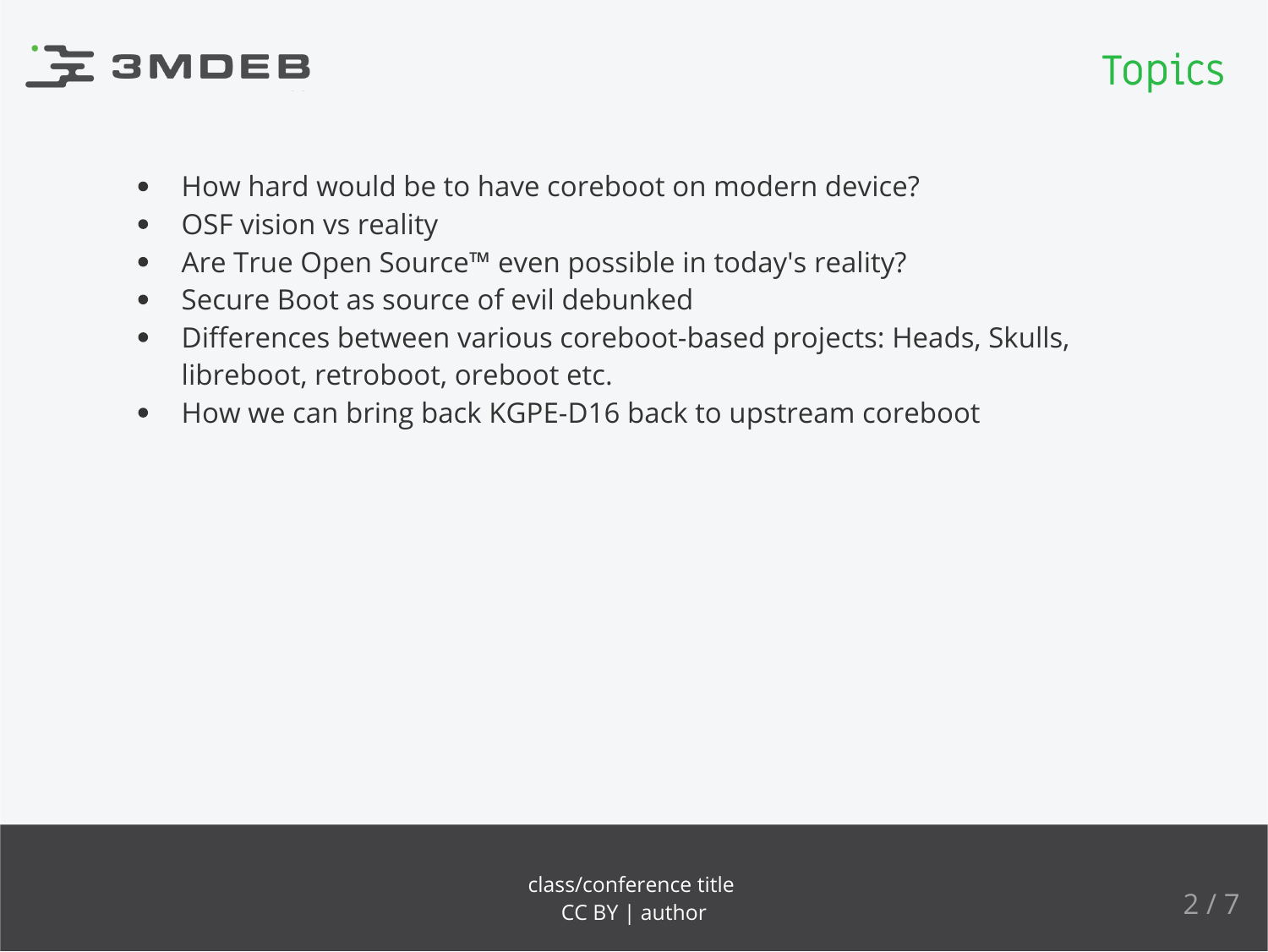

### Dasharo firmware menu walk-through

<https://asciinema.org/a/374013?cols=50>

class/conference title  $\frac{1}{3}$  / 7 CC BY | author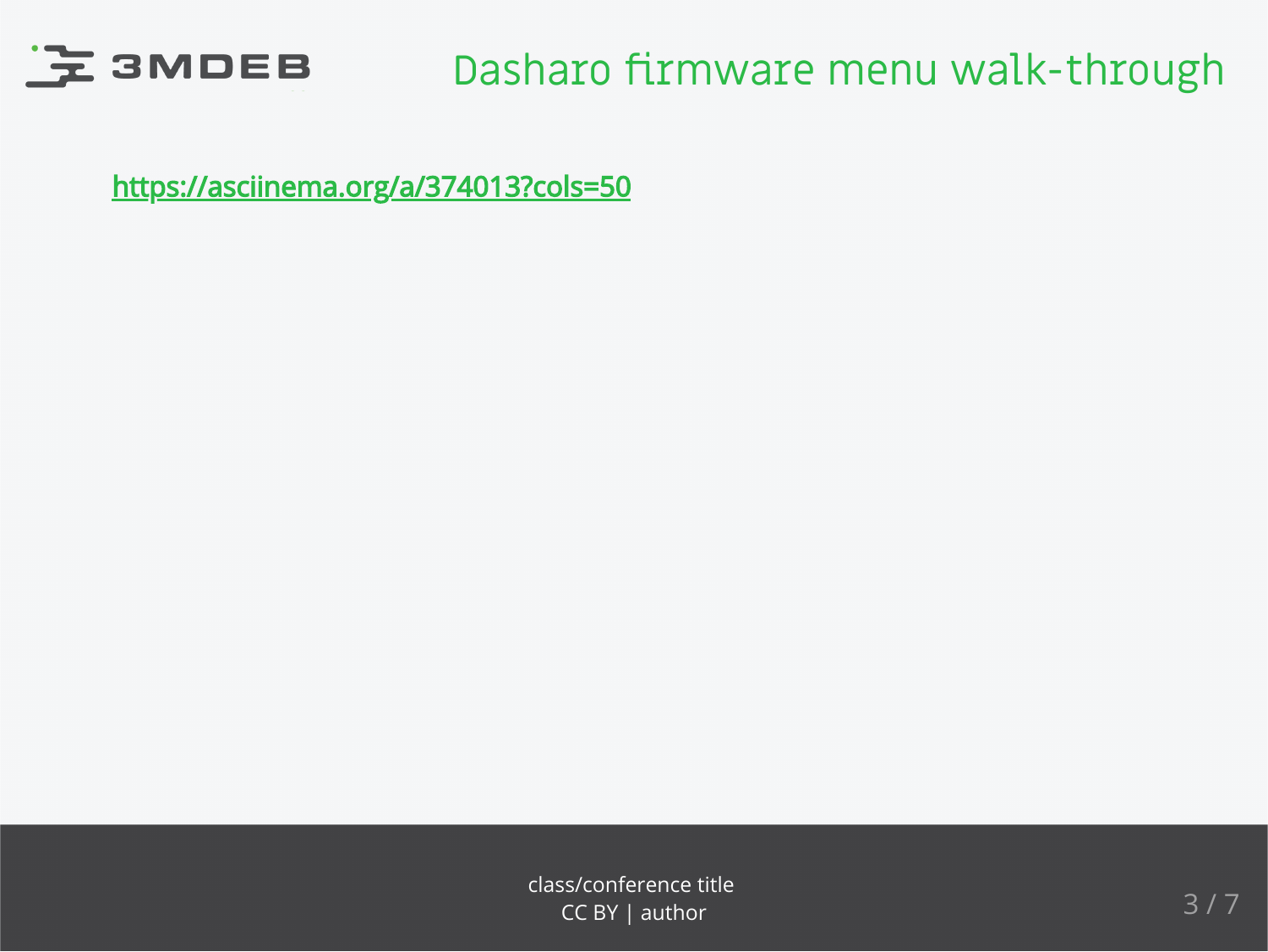

#### Next vBeer

class/conference title<br>
CC BY Lauthor 4 / 7 CC BY | author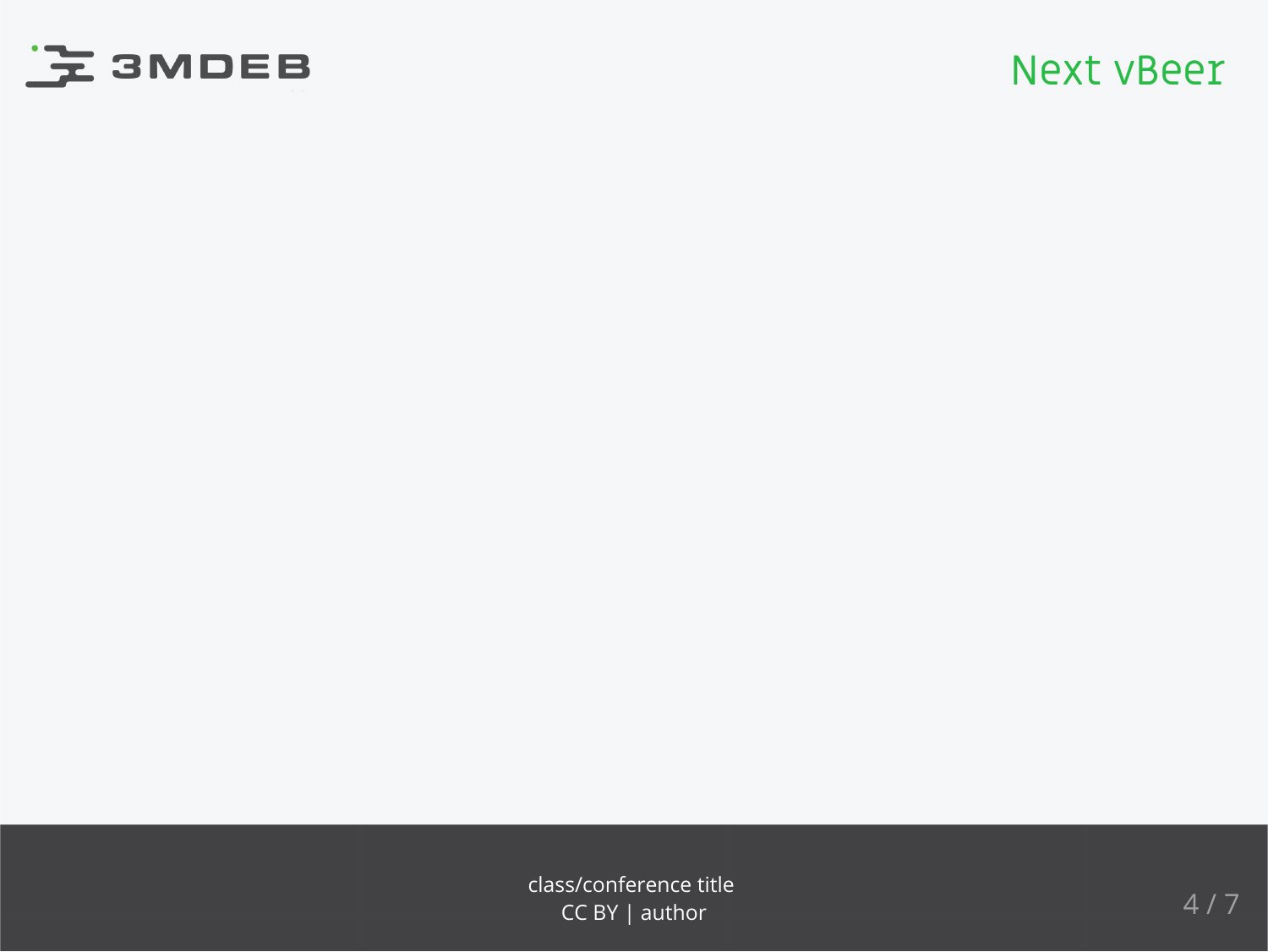# 

#### Ideas for future

- Alexey Vazhnov: coreboot documentation maintanership + user  $\bullet$ documentation contribution issues
- Trammell:
	- $\circ$  spispy + RTE
	- ulx3s ecp5 (bigger one) can replace Orange Pi  $\circ$
	- X11 boot time comparison  $\circ$
- Rich:  $\bullet$ 
	- grading  $\circ$

#### Wire channel

- Event Wire channel: 3mdeb-vBeer  $\bullet$
- Please ping: pietrushnic on Wire to get access  $\bullet$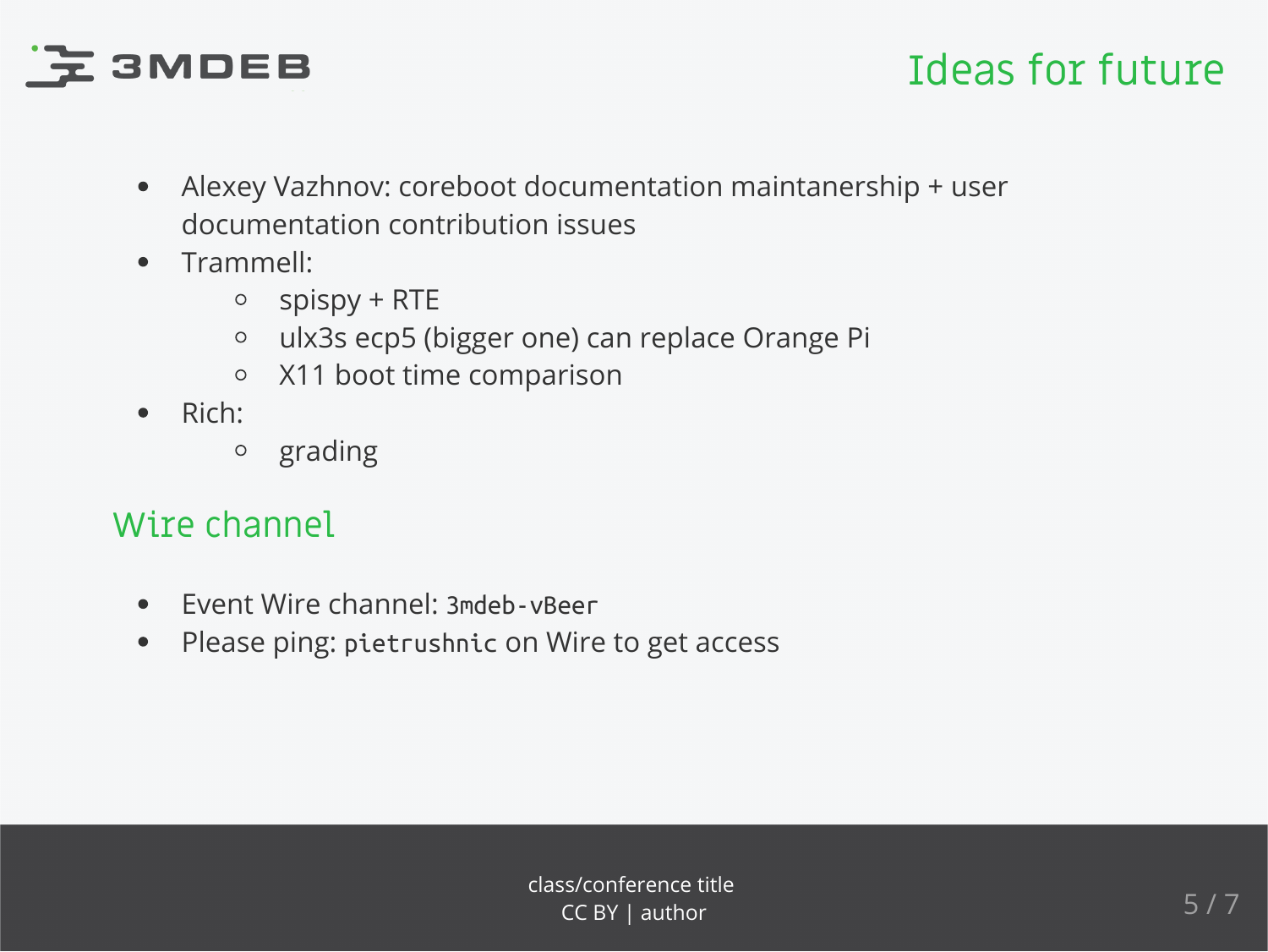# $E$  3MDEB

### Dasharo Certification Program

- Registers should have no magic values in it
	- if there is register value there should be reference to public  $\circ$ document
- Fixed configuration that are known to work
	- hardware  $\circ$
	- software stack  $\circ$
- Reference tools and documentation that will prove feature works  $\bullet$
- <https://bestpractices.coreinfrastructure.org/en/criteria/0>  $\bullet$
- <https://bestpractices.coreinfrastructure.org/en>  $\bullet$
- [https://github.com/opencomputeproject/Security/blob/master/SecureFirmwareDeve](https://github.com/opencomputeproject/Security/blob/master/SecureFirmwareDevelopmentBestPractices.md)  $\bullet$